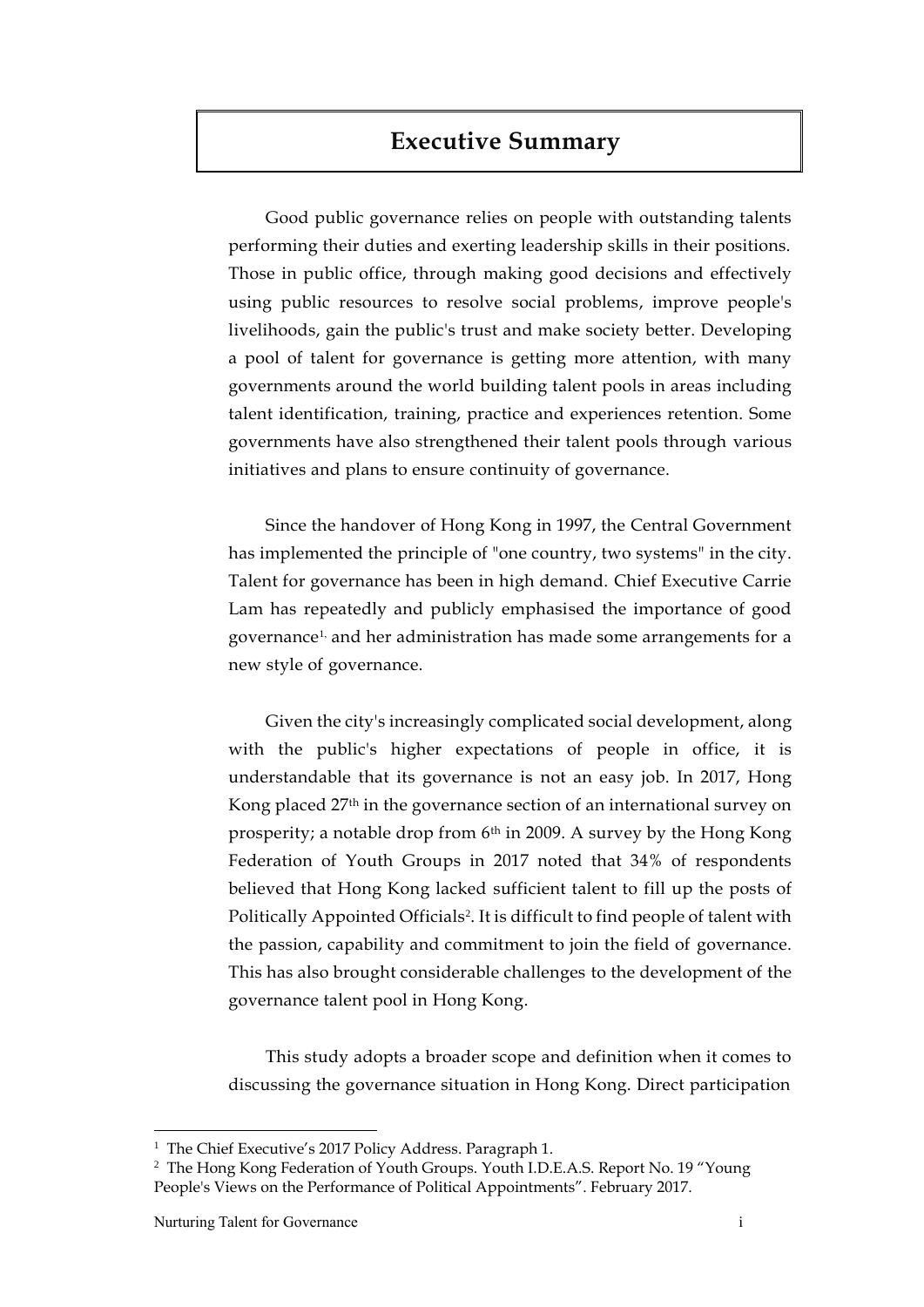in governance in the Hong Kong SAR Government mainly refers to those who exert various degrees of influence on public affairs through appointment, election or promotion in the civil service.

People who are now young will be the driving force behind governance in future. This research on the one hand makes reference to overseas experiences, and on the other hand grasps the perceptions of Hong Kong youth regarding the criteria and qualities that people need in order to be talented in governing Hong Kong. This research also explores important factors affecting prospective talents' willingness to enter the field. Along with conducting exclusive interviews with experts in the field, this research makes recommendations for nurturing talent for governing the city. It is hoped that this study might drive young people to actively participate in the community and enlighten the SAR Government of good governance.

In conducting this research, data was collected for analysis through an on-site survey of 520 young people aged 18 to 34 from June to July 2018. Five parallel discussion groups were conducted with a total of 22 young people. Interviews with five experts were also conducted during the same period of time.

### **Main Discussion**

**1. Hong Kong needs more people who are willing to partake in governance. Nurturing talent takes time. It is important to develop a talent pool and provide opportunities for prospective talent.** 

Many governments all over the world attach great importance to the nurturing of talent for governance. There is no shortcut for it. Nurturing talent takes time. Drawing from experiences in other places overseas, the earlier the development of talent's work in the field, the better it is for the talent themselves and for society as a whole. Diverse training and exposure are also important to brush up one's capability in this regard.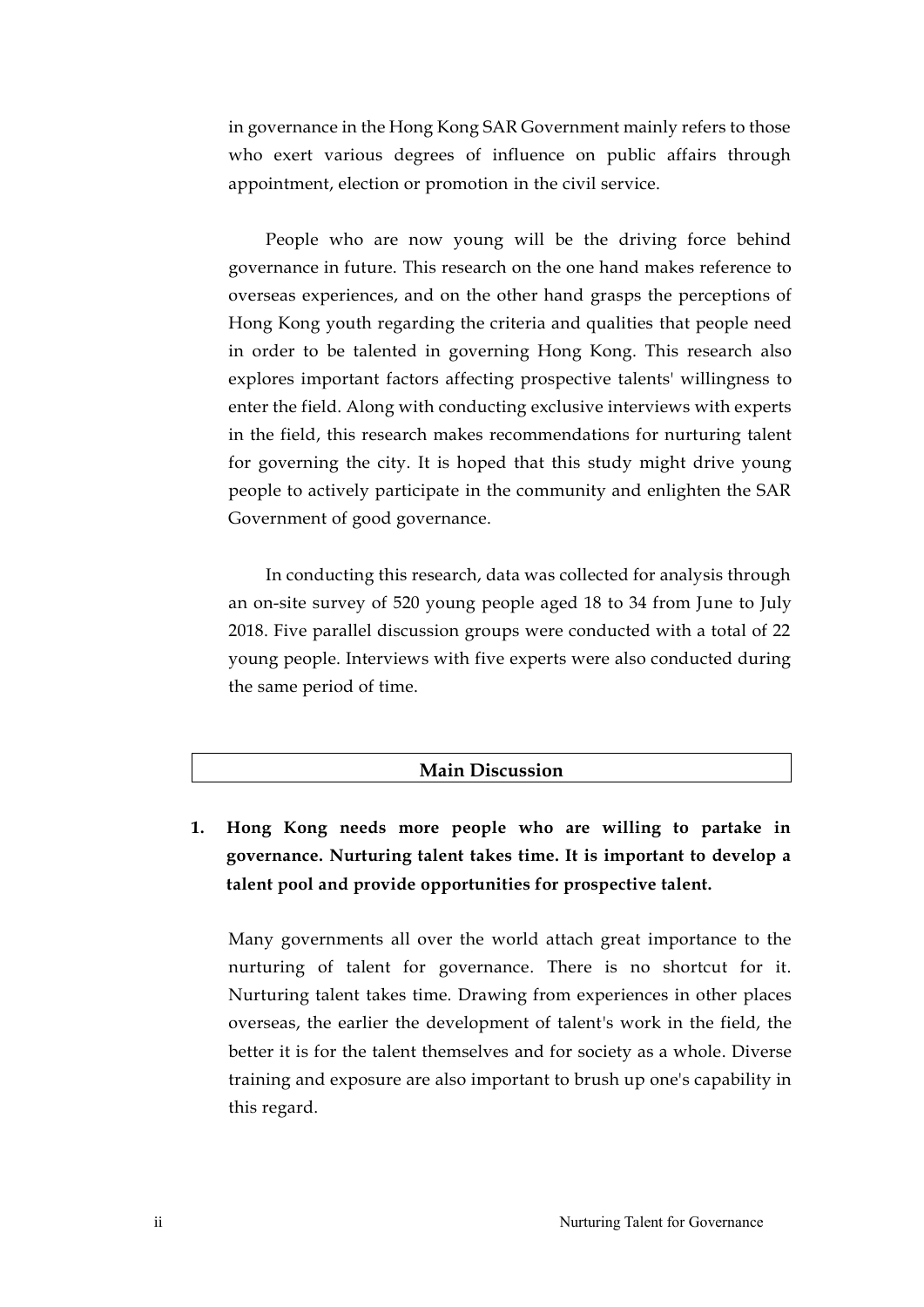This study showed that of the 520 young people polled, 77.1% recognised the need for greater governance talent in the city. Close to 69% (68.5%) shared a notion that a lack of talent was a major hindrance to effective governance of the HKSAR Government. Thirty-six percent (36.0%) regarded the greatest benefit of nurturing talent for governance to be its potential to improve people's livelihoods. Some (23.8%) considered keeping Hong Kong moving forward to be the greatest benefit. When asked about the most important condition that a person should possess in order to be in a position of governance in HK, close to 23% (22.7%) referred to experience in policy research as answer.

Good governance requires quality people to engage in leadership and enact quality policies in order to keep society moving towards a more prosperous future. Hong Kong is no exception. There is a pressing need for the city to enrich its pool of available talent.

**2. Talent is not necessarily an in-born gift. It can be cultivated and trained. Hong Kong has certain advantages in cultivating talent in the field. Further irrigation of the soil is needed to allow the seeds to grow more, so there can be a better harvest.**

Training, practice and exposure are the best ways to train talent for the benefit of future society. Looking at various governments and some international organisations in the world, creating a better environment and atmosphere for nurturing talent in governance appears to be one of the major concerns, and various measures have been put forward for this purpose, such as arranging internship opportunities, strengthening secondment schemes, and promoting cooperation between institutions.

This study showed that young people were open-minded when it came to the sources of talent for governance, with more than three-fourths (75.4%) of respondents taking a view that talent in the field can come from all walks of life as long as they have the passion and the ability. More than two-thirds (67.3%) believed that one can become talented in the field through nurturing. More than half (55.0%) shared the notion that it is a shared responsibility of every sector of society to take part in such nurturing.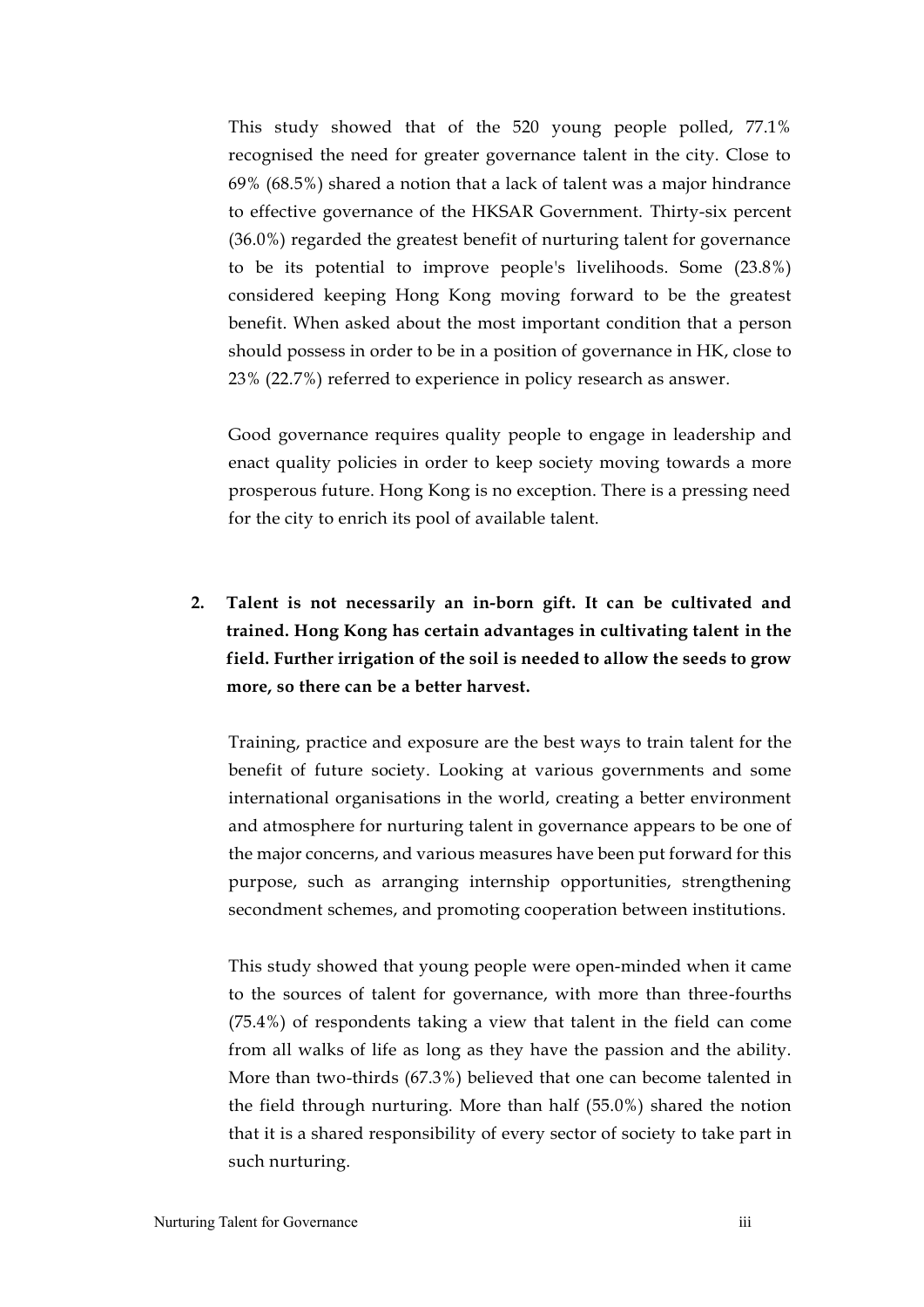The respondents also believed that there are some advantages that Hong Kong clearly enjoys in terms of nurturing potential talent in the field, such as having an international connection (27.5%) and the fact that citizens are keen to participate in public services (19.2%). Nevertheless, shortcomings were voiced as well, particularly limited training channels (37.1%) and poor opportunities for practice (24.2%).

The soil for nurturing talent for governance is available in the city. More irrigation is needed to enrich it so that the seeds of talent can be better nurtured and thus flourish further. All sectors of the community should take a role in this area, such as exploring more platforms for cultivation and strengthening collaboration so that aspirants have opportunities to enter the field at different stages of their lives.

What also attracts our attention is the fact that only 14 Administrative Grade Officers have been seconded to work in outside organisations (i.e. have worked in private sector organisations, or have been stationed in different regional or international organisations) over the past 10 years. The reason for the low number is worth exploring. The Administrative Officers are the backbone of the SAR Government's talent pool. It is worth contemplating how to utilise the advantages of the existing scheme to continue broadening the horizons of the Administrative Officers.

**3. Society has expectations of the abilities and qualities of people in public office. Governance is becoming more arduous, and setbacks in the process are inevitable. It is worth thinking about how much tolerance or patience society will have for policies intended to nurture talent in the field.**

Governance is a kind of participation in public affairs, in which a spirit of commitment and enthusiasm in serving the community is appreciated. Governance has never been easy while setbacks are unavoidable.

This study showed that respondents had expectations of people holding public office in the city, with 37.9% feeling that a commitment to Hong Kong is the most important quality in office-holders. Regarding ability,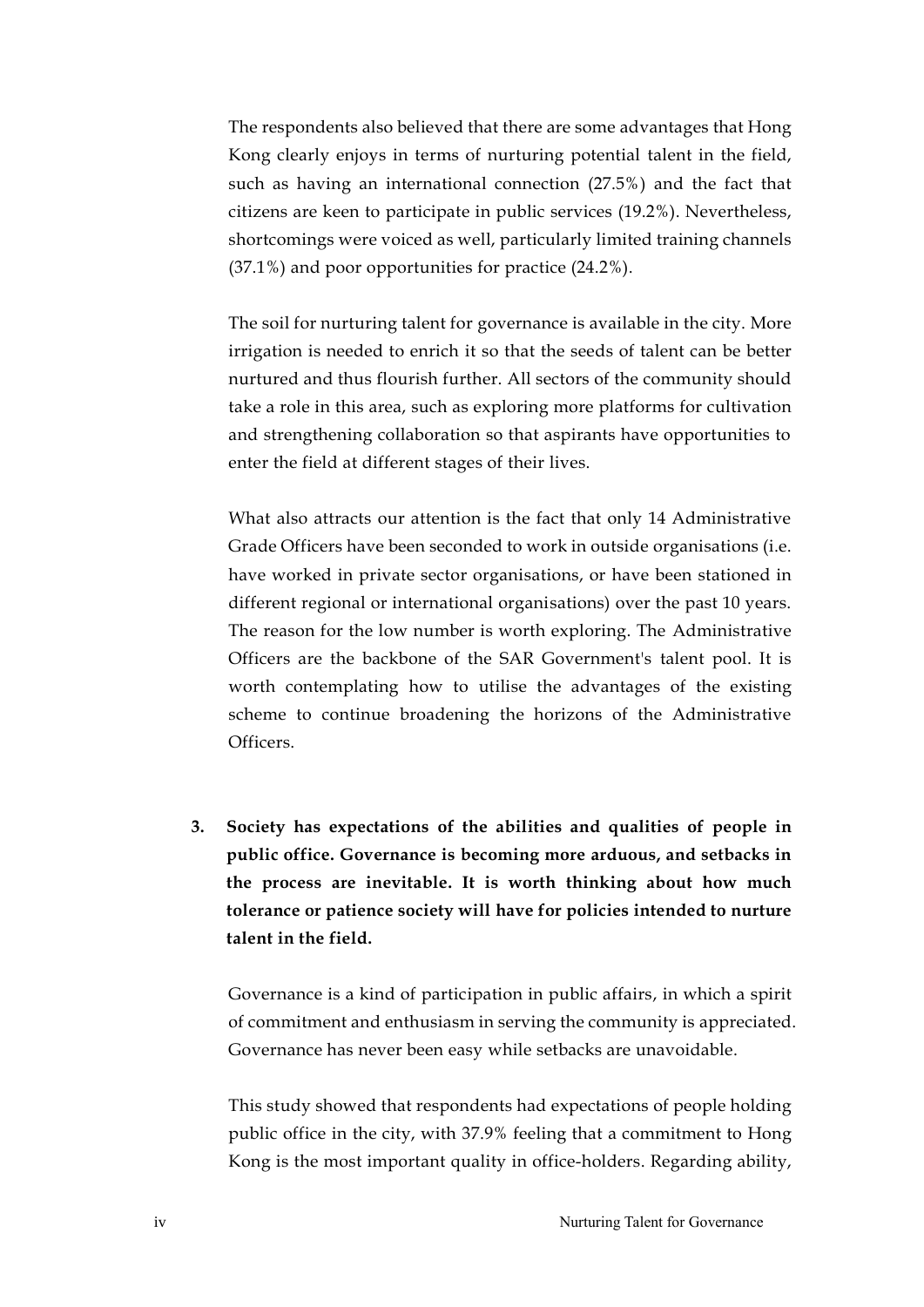31.7% chose the ability to balance the interests of all sectors as the most important. It is conceivable that the expectations of society as a whole are more or less the same as what the respondents expressed. From the respondents' points of view, the polarisation of society (31.3%) and the prevalence amongst the general public of a negative impression of political figures (26.2%) are amongst the main obstacles that Hong Kong faces when it comes to nurturing talent in the field.

Of the 22 young people who took part in the parallel discussion groups, some voiced a concern that social grievances caused by the improper settlement of various deep-rooted issues to do with people's livelihoods would put pressure on those with noble aspirations, thus scaring them away from entering the field.

Hong Kong has long been a diversified society. In recent years, it has become more politicised. This puts pressure on both those who are in public office and those who have aspirations to enter the field. This also increases the difficulty of maintaining efficient governance. The process of talent cultivation is full of challenges, and setbacks are inevitable. How much tolerance or patience does the society have for nurturing quality talent in the field? This question is worthy studying.

**4. Young people have various thoughts towards participation in governance. We should help those in the younger generation who are interested in participating in governance. Opportunities should be provided for young people to play an active role in public governance.** 

In recent years, we have witnessed what appears to be an ascendance of youth in overseas politics, with some young leaders coming to power. In other places overseas, participation in governance is a profession with a clear career path. In Hong Kong, however, the situation is the opposite.

It is the fifth term of office of the HKSAR Government. The average age of the Secretaries of Departments and the Directors of Bureaux has been on the rise for many consecutive years. This has also been the case for the appointed, non-official members of the Executive Council in recent years. This phenomenon causes concern about the stable replacement of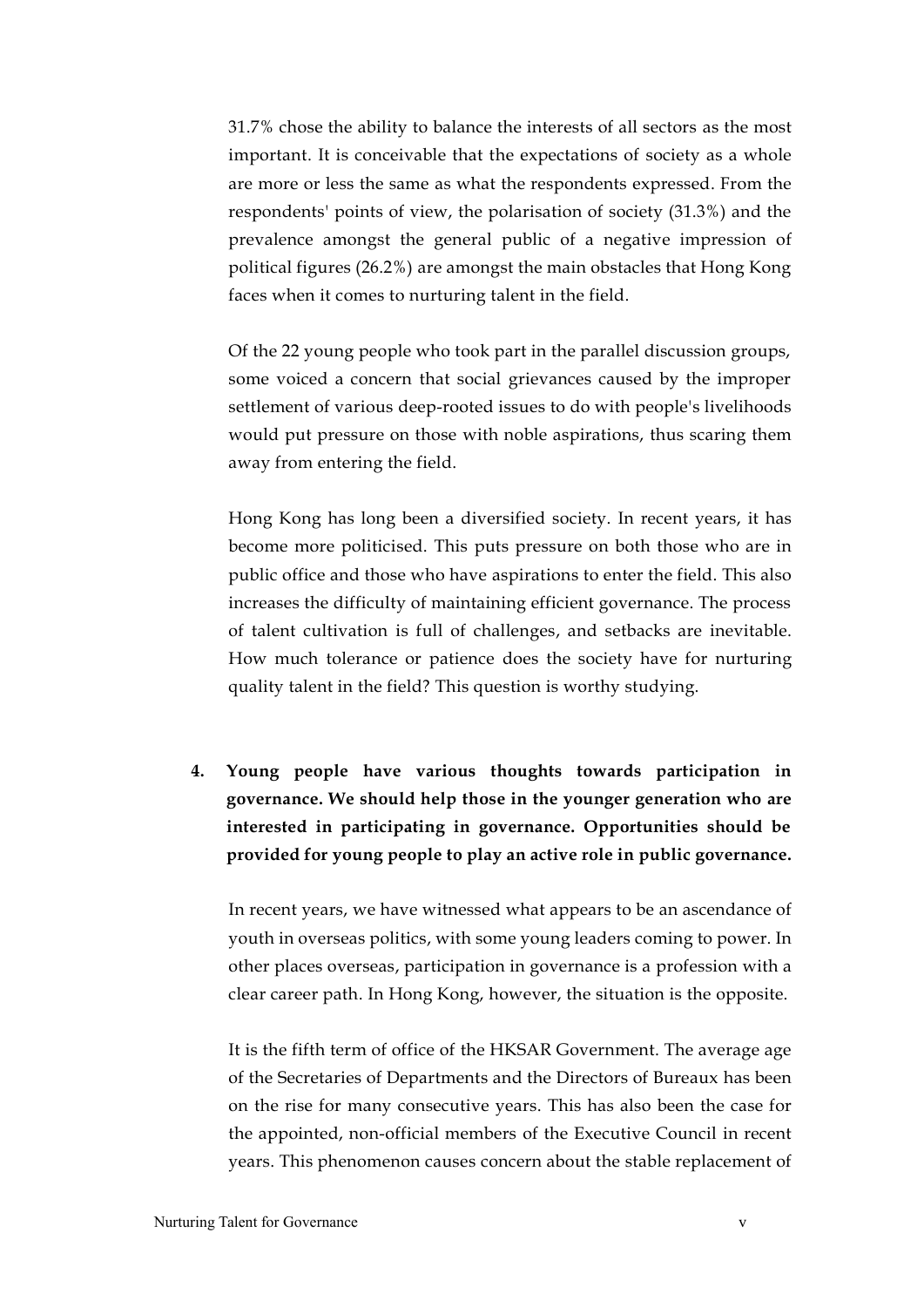successors for the governance of the city.

The study showed that 30.2% of the respondents were interested in participating in governance, mainly because they hoped to improve society (24.8%). At the same time, 79.8% of the respondents believed that relevant internship opportunities would help encourage young people to participate in governance. However, for those who were not interested in governance work, some (17.4%) attributed their lack of interest to the perception that the work in governance is in vain. Some participants in the parallel discussion groups said that the career path and the professional image of governance were not clear.

The young generation in Hong Kong has a positive attitude towards participating in public affairs, as evidenced by the encouragingly large number of applications for the "Member Self-Recommendation Pilot Scheme for the Youth" and the "Be a Government Official for a Day" programmes. The government and society more generally should cherish the enthusiasm of youth to serve society, whilst taking concrete actions to address youth's apathy. It is hoped that the potential of youth in the field might be freed on the one hand, and on the other hand the obstacles facing them might be eliminated.

## **5. The existing political appointment system is not incapable of cultivating talent, but there is also room for improvement.**

The SAR Government's further expansion of the political appointment system is capable of cultivating political talent. However, the system also has its shortcomings, including: (1) The existing political parties do not have the opportunity to develop into ruling parties, thus the incentive for political parties' talent to join the government is not strong enough. (2) The rapid changes in society and the complexity of development make the work of the accountability team more arduous, thus the entry barriers for those who are willing to enter the field of governance is higher. (3) The officials who have left the office face many restrictions when they start new work. The society does not provide adequate "revolving doors", thereby reducing the desire of talent to join the government. (4) The authorities do not provide adequate promotion for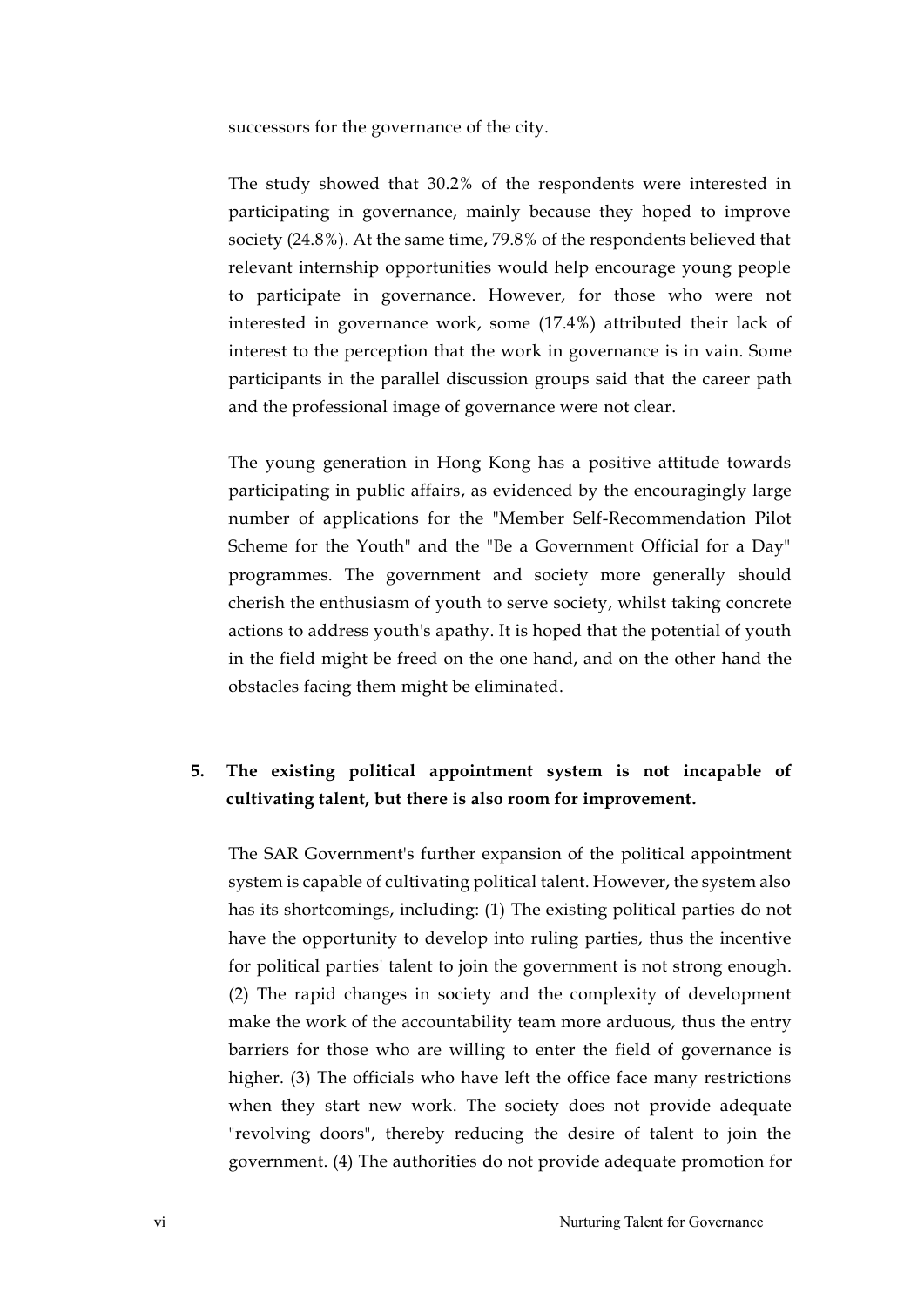the work or recruitment of Political Assistants.

The political appointment system of the SAR Government works without the participation of party politics. Therefore, the political parties cannot fully play their role of absorbing and resupplying talent to the governance team. Besides, the political work that the accountability team needs to deal with is becoming more and more arduous, and the development of "revolving doors" in Hong Kong society has not yet matured. These circumstances reflect the fact that the political appointment system has not achieved satisfactory results in cultivating talent for governance and politics. From the perspective of talent cultivation, it is worthwhile to further explore how to make good use of the current system as well as how to make improvements.

## **6. The retention of know-how regarding governance is important for the transfer and continuity of wisdom and experience. This provides valuable references for political successors.**

Since the handover, Hong Kong society has experienced many ups and downs, and this has brought considerable challenges to and impacts on the governance of the SAR Government. Additionally, since the implementation of the "one country, two systems" principle, Hong Kong has accumulated a lot of practical experience of governance. If these experiences could be sorted out and analysed, the governance experience of the SAR over the past twenty years would turn into valuable heritage. This would not only provide valuable references for political successors in the future, but also bring inspiration for the SAR Government to maintain good governance.

#### **Recommendations**

With the above findings and discussions, this study proposes the following recommendations for the aim of developing a pool of talent for governance and promoting youth participation.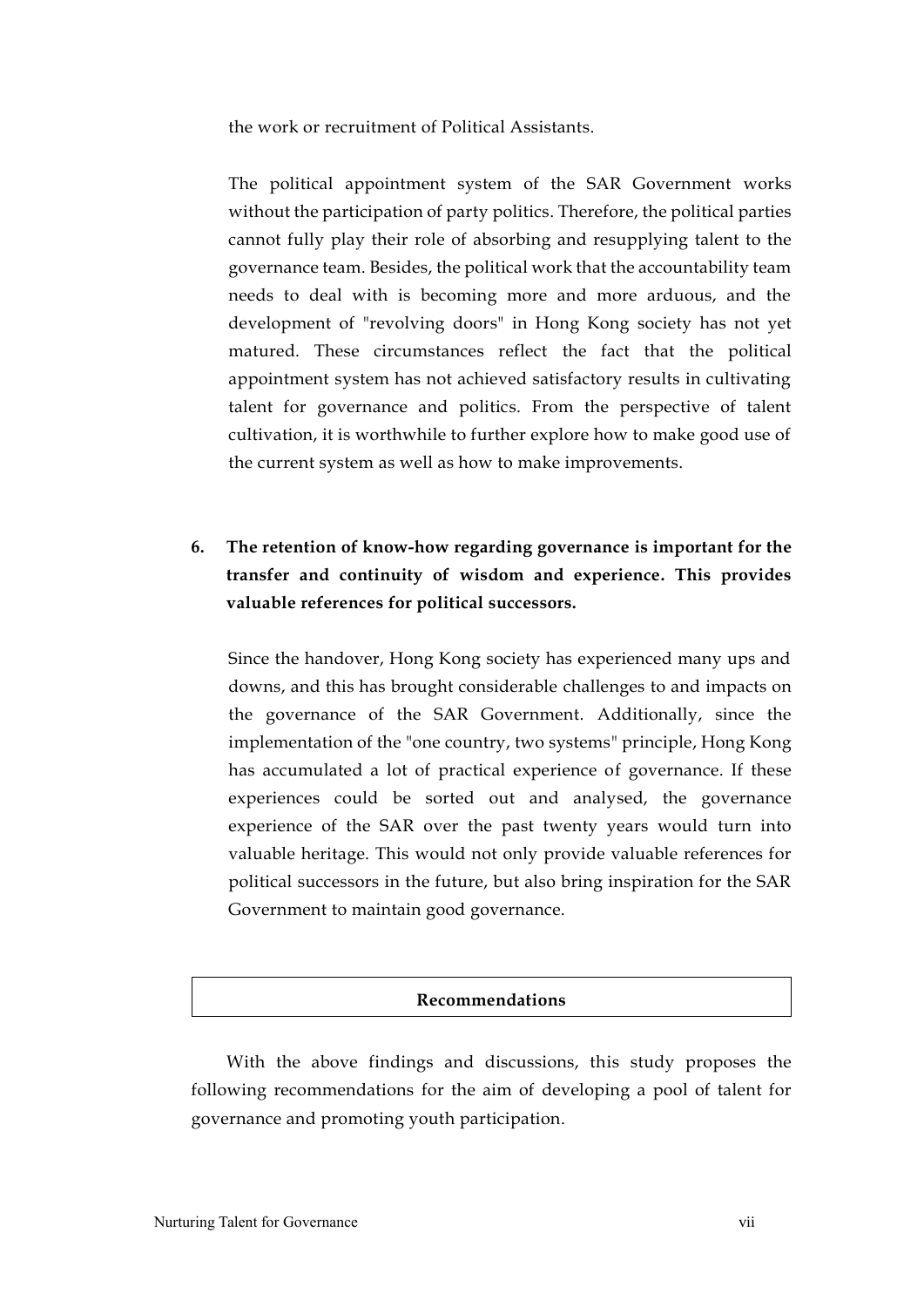**1. Increase young people's understanding of governance and related career prospects as early as possible.**

**This study found that some young people do not know much about governance. They also have worries about the effectiveness of governance and prospects for career development.**

**Young people recognise the importance of nurturing. This study recommends improving youths' understanding or familiarity with the concept of governance, starting as early as at secondary school stage. Current or former government officials can be invited to visit schools, explaining their work and sharing their experiences in career development. This could on the one hand increase young people's understanding of governance, and on the other hand broaden their horizons for participating in public services. This would also be helpful for the life-planning of the younger generation.**

**The study also recommends expanding the scale of the "Be a Government Official for One Day" scheme to the Under Secretary and the Political Assistant levels, so that more young people can have opportunities to experience the government's work.**

**2. Provide systematic and in-depth college internship opportunities.**

**The study found that young people value internship opportunities, and they are interested in applying for internships in government departments. With reference to experiences of other places overseas, the study recommends that different departments, statutory bodies and Councils of the SAR Government provide one-year internship opportunities in public affairs management to university students. This could provide them with more systematic and in-depth training.** 

**3. Retain the experience and wisdom of former Politically Appointed Officials.**

**The retention of governance experience is very important. An effective and systematic way is needed for passing on such wisdom.**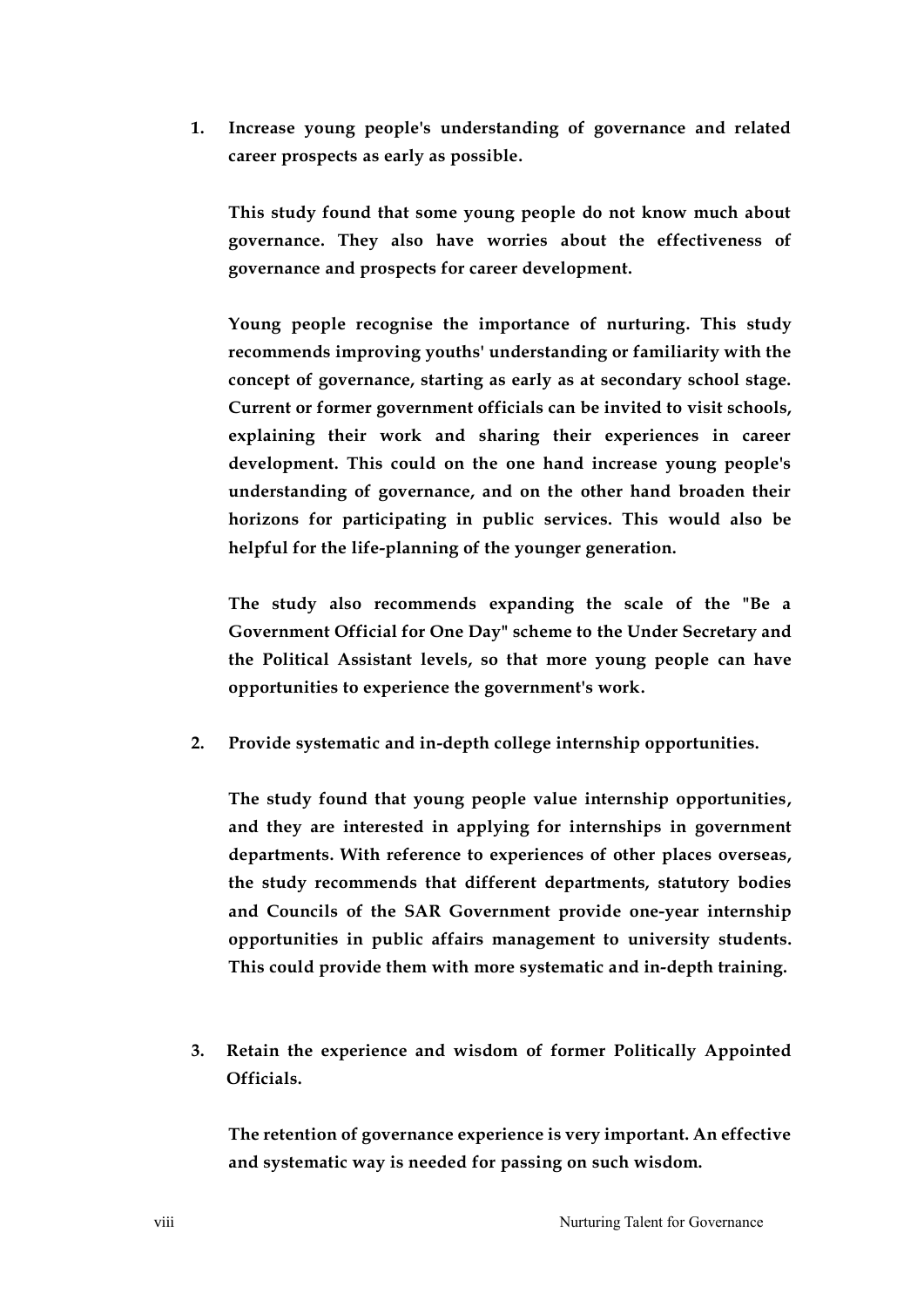**The study recommends that the government collaborate with universities to systematically collect and organise the governance experience of Politically Appointed Officials, thereby retaining their experience and wisdom, and even documenting or analysing the information into records and compiling them into teaching materials. This would provide valuable references for political successors.**

**4. The Policy Innovation and Co-ordination Office should regularly organise policy exchanges or seminars.**

**This study found that many young people consider policy research experience an important quality for those engaged in the governance of Hong Kong.**

**This study recommends that the Policy Innovation and Coordination Office regularly hold seminars on policy research and exchanges of views. It should invite officials, think tanks and scholars to discuss and exchange views on specific research topics to drive the government and society to pay attention to public policy research. This could also open up new ways for the government to identify potential governance talent.** 

**This study also recommends that the Policy Innovation and Coordination Office arrange internship opportunities for university students so as to demonstrate its role in nurturing talent with quality policy research.** 

**5. Strengthen the secondment scheme by encouraging more Administrative Officers to take on work in the private and public sectors.** 

**The Administrative Officers have always been considered the backbone of the talent pool in the administrative structure of the SAR Government. The Government has a secondment scheme with private institutions to expand the vision of Administrative Officers, and for**